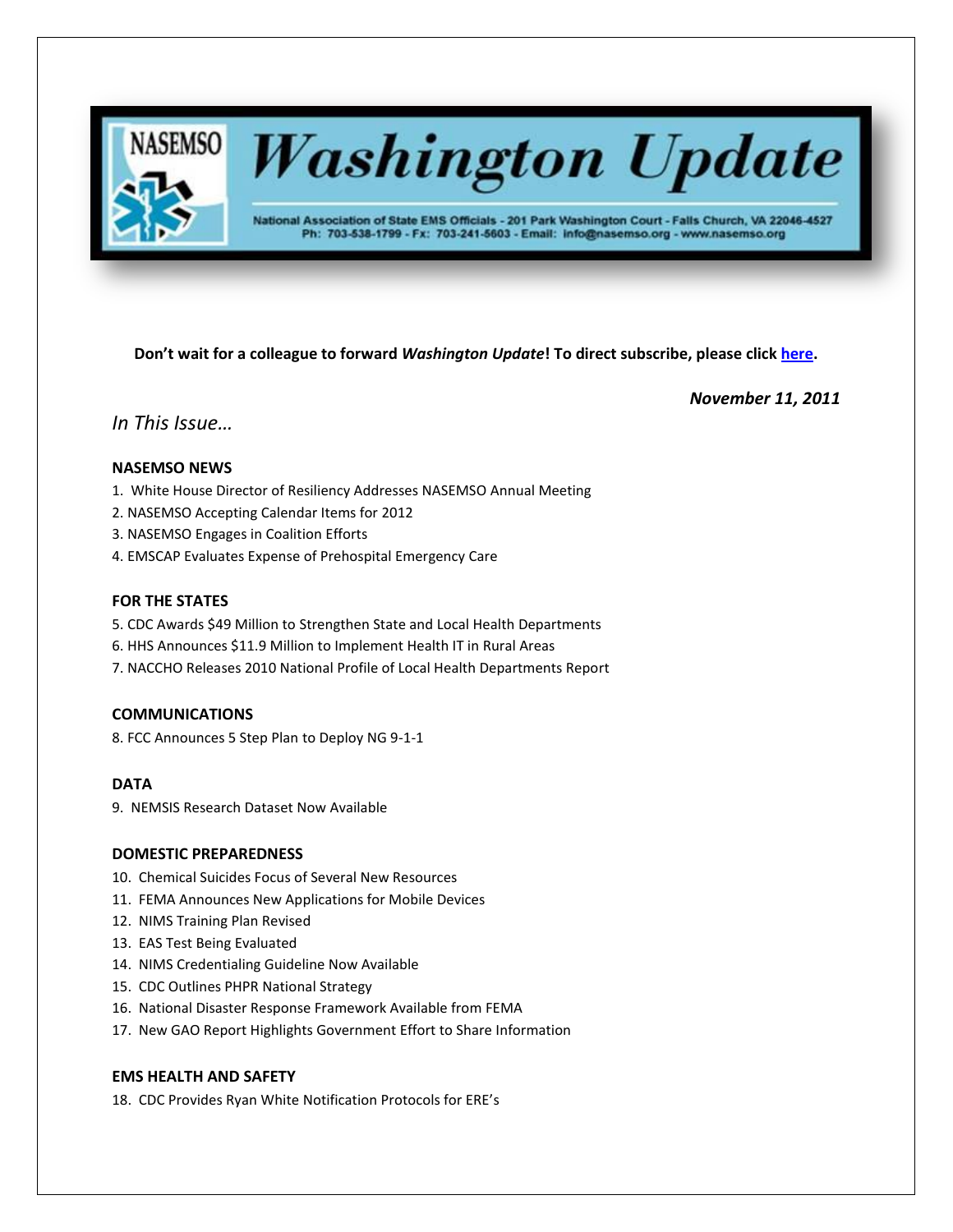- 19. TRB to Host Emergency Medical Services Systems, Safety Strategies and Solutions Summit
- 20. CDC Reminds Health Care Workers to be Vaccinated Against Influenza
- 21. Reducing Noise Hazards for Call and Dispatch Center Operators
- 22. Is YOUR respirator NIOSH-approved?
- 23. NIOSH Provides Several Resources to Support a Healthy Workforce

#### **GOVERNMENT AFFAIRS**

24. Field EMS Bill Introduced in Congress Calls for Lead Federal Agency for EMS

25. HHS to Host EMS Stakeholders Meeting

#### **HIGHWAY SAFETY**

- 26. NG9-1-1 "What's Next?" Forum Report Now Available
- 27. New GAO Report Highlights State Highway Funding

#### **PEDIATRIC EMERGENCY CARE**

- 28. Participants Sought for NIH Study on Prehospital EMS Care
- 29. NIH Releases Clinician's Guide for Screening Underage Drinkers

#### **TRAUMA**

30. NEISS-AIP Analysis Highlights Nonfatal Traumatic Brain Injuries

#### **FEDERAL PARTNERS**

- 31. ECCC Names New Director
- 32. HHS Announces Text4Health Task Force Recommendations and Global Partnership
- 33. NTSB to Hold Forum on Public Aircraft Operations

#### **INDUSTRY NEWS**

- 34. FDA Seeks Comment on Drug and Medical Product Shortages
- 35. FIT Reports Results of Wind Effects on Emergency Vehicles
- 36. AMA Advocacy Paper on Emergency Medical Professionals
- 37. New IOM Report Urges Increased Oversight of Health Information Technology
- 38. Circuit Judge Rules in Favor of Health Care Reform Law
- 39. New IOM Report Evaluates Questions About Vaccine Safety
- 40. Brain Attack Coalition Identifies New Guidelines for Primary Stroke Centers
- 41. EMS Community Encouraged to Support CO Education

#### **INTERESTING ABSTRACTS OR WEBCASTS**

42. From the AMA: New Medical Students Working as EMTs

#### **UPCOMING EVENTS**

#### **\*\*\*STATEWIDE EMS CONFERENCES\*\*\***

**\*\*\*National Conferences and Special Meetings\*\*\***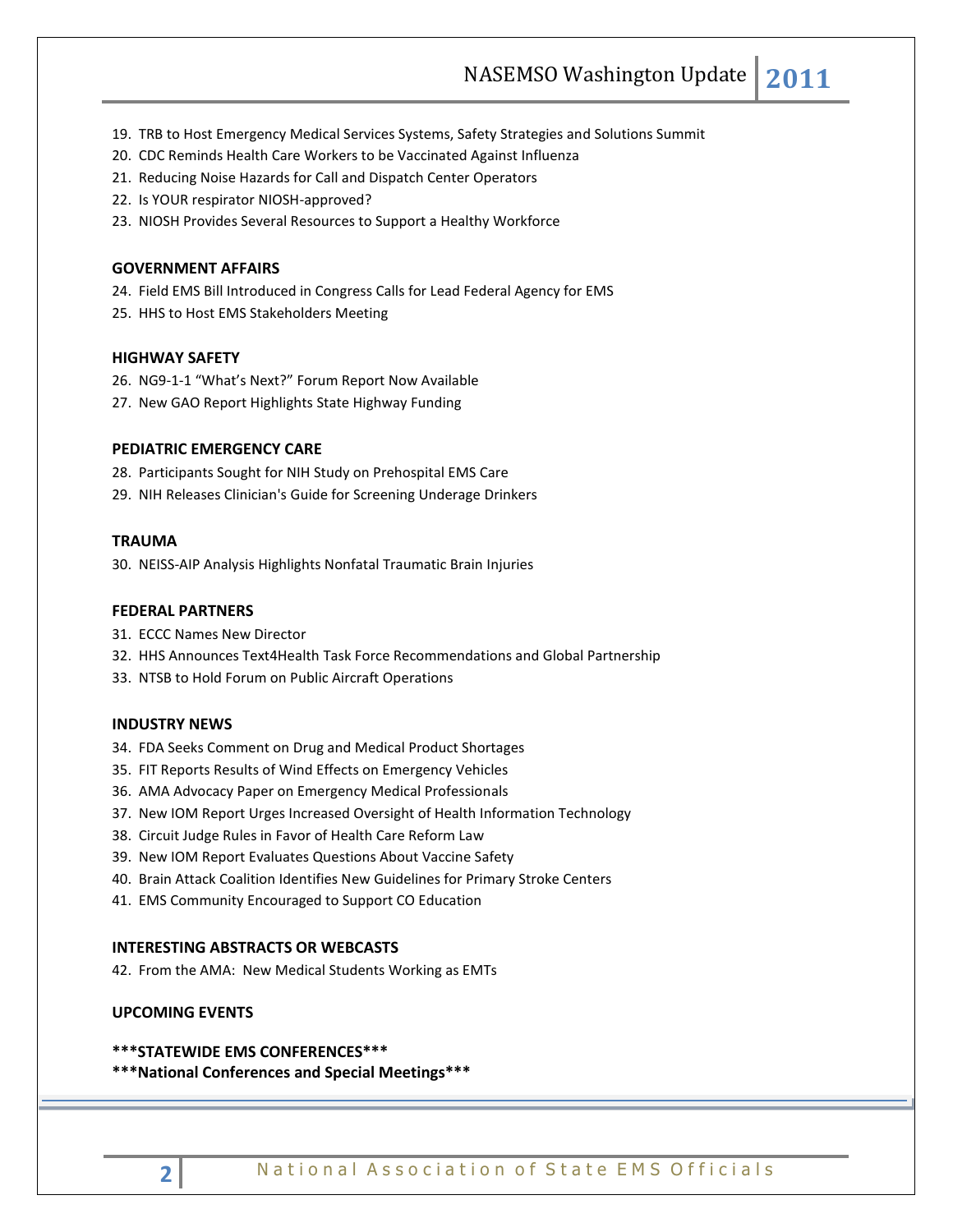

# **NASEMSO Salutes All Veterans!!**

# **1. White House Director of Resiliency Addresses NASEMSO Annual Meeting**

White House Director of Resiliency Richard Reed recently addressed NASEMSO members pledging White House support to best align EMS at the Federal level. He also spoke about the recently-released National Preparedness Goal and asked for NASEMSO input to determine how best to create and sustain EMS capabilities. Presidential Policy Directive 8: National Preparedness (PPD-8) describes the Nation's approach to preparing for the threats and hazards that pose the greatest risk to the security of the United States. The first edition of the *National Preparedness Goal* identifies five core capabilities:

- Preventing, avoiding, or stopping a threatened or an actual act of terrorism.
- Protecting our citizens, residents, visitors, and assets against the greatest threats and hazards in a manner that allows our interests, aspirations, and way of life to thrive.
- Mitigating the loss of life and property by lessening the impact of future disasters.
- Responding quickly to save lives, protect property and the environment, and meet basic human needs in the aftermath of a catastrophic incident.
- Recovering through a focus on the timely restoration, strengthening, and revitalization of infrastructure, housing, and a sustainable economy, as well as the health, social, cultural, historic, and environmental fabric of communities affected by a catastrophic incident.

The Department of Homeland Security (DHS) advises that the results of these efforts and the specific deliverables called for in PPD-8 will inform current and future budget year planning and decisions. Download the report...

#### **2. NASEMSO Accepting Calendar Items for 2012**

NASEMSO welcomes calendar items for EMS oriented conferences in 2012, particularly state and national venues. Information should include the name of the event, date, location, web site and/or contact person. Please send information to NASEMSO Program Manager [Kathy Robinson](mailto:robinson@nasemso.org) and/or Webmaster [Karen Thompson.](mailto:thompson@nasemso.org)

#### **3. NASEMSO Engages in Coalition Efforts**

NASEMSO has joined a coalition of organizations led by the National Association of State Alcohol/Drug Abuse Directors (NASADAD) and Alcohol Drug Abuse Prevention, Treatment and Enforcement (ADAPTE International) to save EUDL (Enforcing Underage Drinking Laws) funding. EUDL provides funds in order to ensure that our nation's youth are protected from the dangers of alcohol abuse and binge drinking. It is funded through a block grant system, providing \$20.8 million to the states in FY 2011, a decrease of 17 percent from FY 2010. (See also CDC's [Vital Signs: Alcohol-Impaired Driving Among Adults ---](http://www.cdc.gov/mmwr/preview/mmwrhtml/mm6039a4.htm?s_cid=mm6039a4_w) United States, 2010.)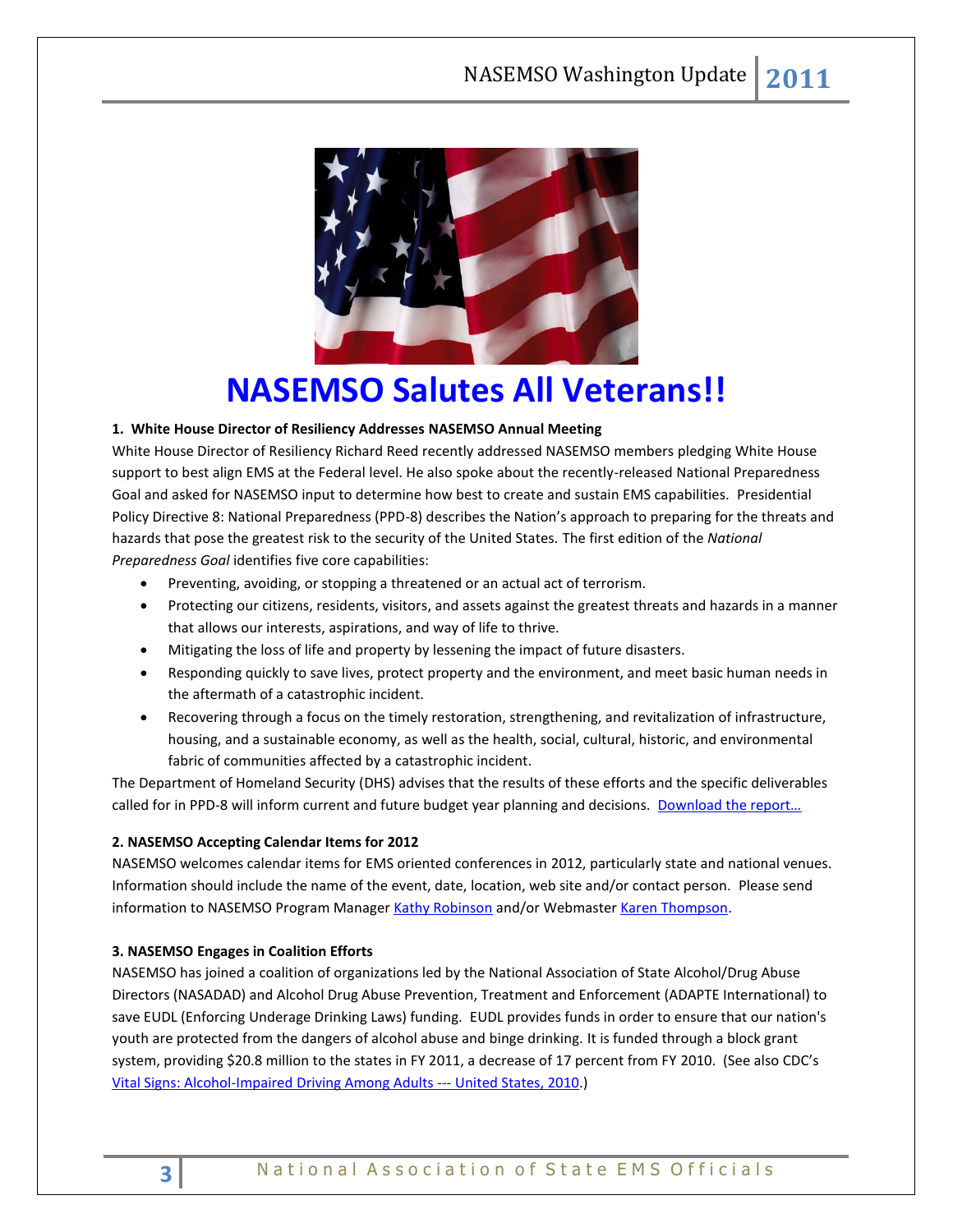The Joint National EMS Leadership Conference has joined the International Association of Fire Chiefs, and the International Association of Chiefs of Police in responding to the Federal Communications Commission's Further Notice of Proposed Rulemaking examining E911 indoor location accuracy. The organizations support regulation that carriers must provide indoor location information and that there be periodic testing to verify compliance. Related documents can be found on the [NASEMSO web site.](http://www.nasemso.org/)

#### **4. EMSCAP Evaluates Expense of Prehospital Emergency Care**

The EMS Cost Analysis Project (EMSCAP) is a collaboration between the National Association of State EMS Officials (NASEMSO) and E. Brooke Lerner, Graham Nichol, Daniel Spaite, Herbert Garrison, and Ronald Maio. It is a continuation of the Emergency Medical Services Outcomes Project (EMSOP), a recently completed, 5 year National Highway Safety Administration (NHTSA) project (DTNH22-96-H-05245) intended to support and facilitate emergency medical services (EMS) outcomes research and evaluation. The objective of the EMS Cost Analysis Project is to create a comprehensive framework that would allow users to determine the cost of providing prehospital emergency care from a societal prospective. The documents have been through the NHTSA clearance process the final version is now posted on the NASEMSO website at [http://www.nasemso.org/Projects/EMSCostAnalysis/.](http://www.nasemso.org/Projects/EMSCostAnalysis/)

#### **5. CDC Awards \$49 Million to Strengthen State and Local Health Departments**

HHS Secretary Kathleen Sebelius recently announced \$49 million in grants, partly supported by the Affordable Care Act, to improve the quality of health care and strengthen the public health infrastructure. Awarded to all fifty States, the grants strengthen State, local and territorial health departments' capacity to perform critical epidemiology and laboratory work, detect and prevent healthcare-associated infections and support immunization programs. This is double the spending for the same programs in 2010. The grants will fund key State and local public health programs supported through the Centers for Disease Control and Prevention (CDC). Of the grants awarded, \$35.8 million in Prevention and Public Health Fund dollars and \$3.8 million in additional CDC funding will go to increasing epidemiology, laboratory and health information systems capacity at health departments in all 50 States, two territories and the six largest local jurisdictions (such as the cities of Los Angeles and Philadelphia). A full list of grantees is available [here.](http://www.hhs.gov/news/press/2011pres/08/state_cdc_grants.html)

In related news, according to the CDC, state and local public health laboratories have improved their ability to identify and report infectious disease and chemical threats, and health departments are making steady progress in readiness planning, such as deploying medicines and other supplies. *"Public Health Preparedness: 2011 State-by-State Update on Laboratory Capabilities and Response Readiness Planning*," is the fourth major preparedness assessment from the CDC and the third to report state-by-state performance. The last report was issued in September 2010. [For more information…](http://www.cdc.gov/phpr/pubs-links/2011/documents/SEPT_UPDATE_REPORT_9-13-2011-Final.pdf)

#### **6. HHS Announces \$11.9 Million to Implement Health IT in Rural Areas**

Rural health networks across the nation will receive more than \$11.9 million to support their adoption of Health Information Technology (HIT) and certified Electronic Health Records (EHR). The funding announced recently by HHS will also help these rural health networks' participating eligible providers qualify for Medicare and Medicaid EHR incentive payments, administered by the Centers for Medicare &Medicaid Services. Each of 40 grantee organizations will receive about \$300,000 to purchase equipment, install broadband networks and provide training for staff. The pilot program was developed as a result of the President's [Rural Health Initiative,](http://www.hrsa.gov/ruralhealth/index.html) which identifies HIT as a priority area, and the Secretary's [Rural HIT Taskforce.](http://healthit.hhs.gov/portal/server.pt?open=512&mode=2&objID=3769) Funding is distributed through HHS' Health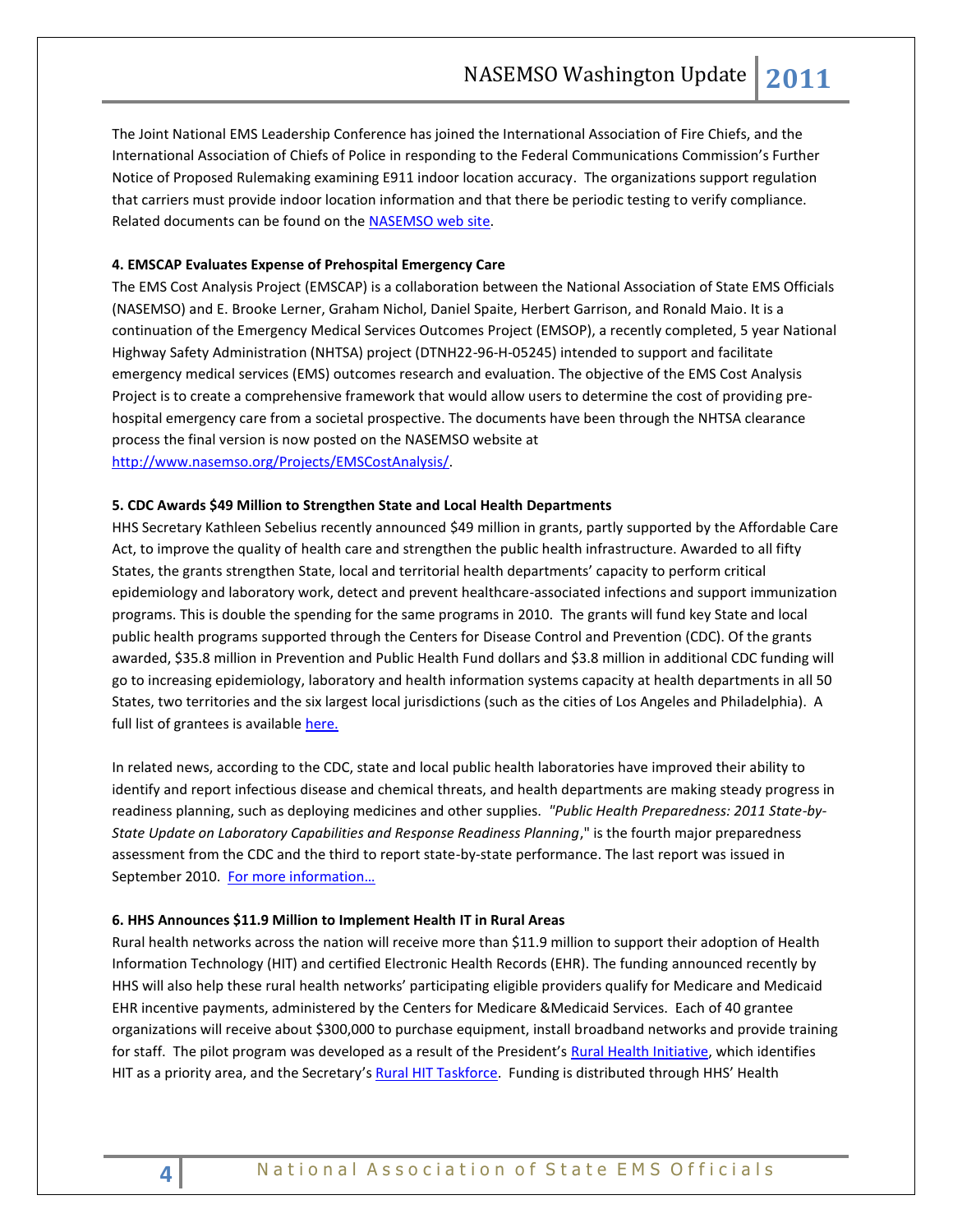Resources and Services Administration (HRSA) and comes from existing appropriations and authorization for the Rural Health Care Services Outreach and Rural Health Network Development Program. [For more information…](http://www.hhs.gov/news/press/2011pres/09/20110902a.html)

#### **7. NACCHO Releases 2010 National Profile of Local Health Departments Report**

Did you know most local health departments are county-based? Sixty-eight percent of local health departments serve county or combined city-county jurisdictions. Thirty-six percent of local health departments received 25% or more of their total revenue from county sources. NACCHO is pleased to announce the availability of the *2010 National Profile of Local Health Departments* (Profile) report. With a response rate of 82 percent, NACCHO's Profile study provides a comprehensive picture of local health departments in the United States. Topics include local health department finances, workforce, services and activities, emergency preparedness, and other local public health infrastructure and practice. Profile data is useful to practitioners and policymakers at the local, state, and federal level; researchers; the media and the public. The 2010 Profile study was made possible through the support of the Robert Wood Johnson Foundation and the Centers for Disease Control and Prevention. To view the report or order a printed copy, visi[t www.naccho.org/2010profile.](http://www.naccho.org/2010profile)

#### **8. FCC Announces 5 Step Plan to Deploy NG 9-1-1**

The Federal Communications Commission (FCC) recently announced their "5 Step Plan" to deploy Next Generation 9-1-1 initiatives. Working with the public safety community, carriers, manufacturers, and other service providers, the goal is to ensure that effective emergency response is a critical element of the broadband environment.

- 1. Develop location accuracy mechanisms for NG-911
- 2. Enable consumers to send text, photos, and videos to PSAPs (NPRM)
- 3. Facilitate the completion and implementation of NG911 technical standards
- 4. Develop a NG911 governance framework
- 5. Develop an NG911 Funding Model

#### [For more information](http://www.fcc.gov/document/fact-sheet-five-step-action-plan-improve-deployment-next-generation-9-1-1-ng911)….

#### **9. NEMSIS Research Dataset Now Available**

Staff at the NEMSIS Technical Assistance Center (TAC) are pleased to announce the release of the 2010 NEMSIS Public-Release Research Dataset! This dataset includes just under ten million EMS events reported to the NEMSIS TAC by 31 states and territories during the 2010 calendar year. The Dataset may be used for informational and research purposes with approval from The National Highway Traffic Safety Administration. The NEMSIS Public-Release Research Dataset does not contain information that identifies patients, EMS agencies, receiving hospitals, or reporting states. To obtain a DVD containing the 2010 NEMSIS Public-Release Research Dataset, visit the [NEMSIS web site](http://www.nemsis.org/reportingTools/requestNEMSISData.html) and complete a request form. A Data User's Manual associated with the NEMSIS Public-Release Research Dataset is also available at the same link.

#### **10. Chemical Suicides Focus of Several New Resources**

*The Firefighters Support Foundation's (FSF) newest training program, [Chemical Suicides,](http://downloads.pennnet.com/fefsf/chemical_suicides.zip) is now available free by* download. This program is available in two formats: a 36 slide PowerPoint program that's dense with information, and a 23-minute video. Firefighters, EMTs, paramedics, and search and rescue personnel can view the video material with the PowerPoint file acting as their hard copy notes, or they can use either resource independently. Trainers can use the material as a turnkey solution; they can distribute the PowerPoint handouts, play the video, and then pause it periodically for discussion. For more information...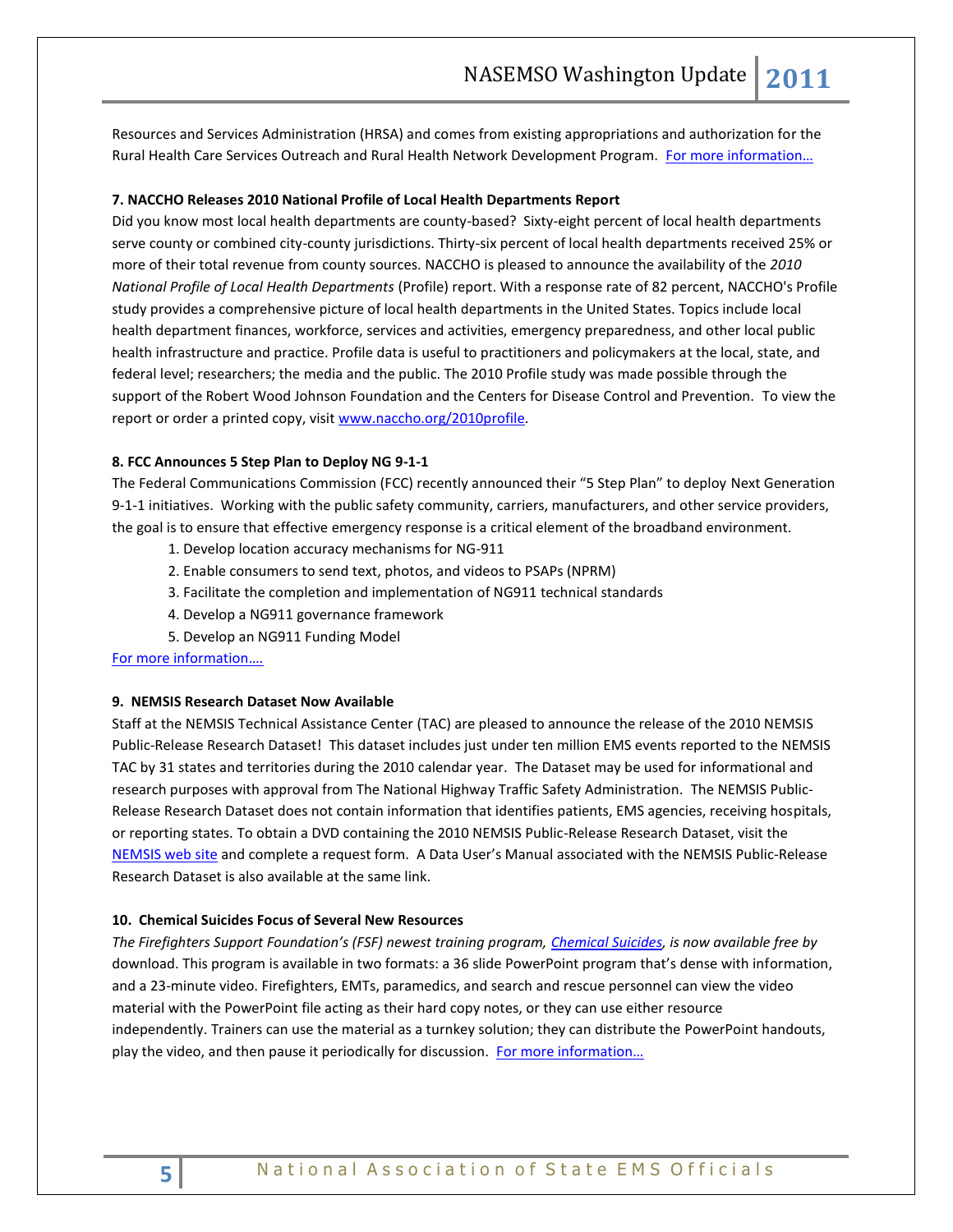A useful website for chemical suicide response, recommendations and prehospital planning is also provided by the [HazMat Fusion Center](http://www.hazmatfc.com/incidentReports/statsTrends/Pages/Home.aspx). This project is a collaborative effort of the U.S. Department of Transportation's Pipeline and Hazardous Materials Safety Administration and the International Association of Fire Chiefs.

The Centers for Disease Control and Prevention (CDC) has released ["Chemical Suicides in Automobiles -](http://www.cdc.gov/mmwr/preview/mmwrhtml/mm6035a1.htm) Six States, [2006-2010"](http://www.cdc.gov/mmwr/preview/mmwrhtml/mm6035a1.htm) which describes epidemiology, incidents of on-scene/prehospital secondary contamination from offgassing, and the accessible chemicals combined to release the toxic gases, primarily hydrogen sulfide(H2S) and hydrogen cyanide (AC). There are vendors that offer specific PAPR cartridges offering degrees of protection from H2S and AC.

#### **11. FEMA Announces New Applications for Mobile Devices**

A new app from the Federal Emergency Management Agency (FEMA) contains preparedness information for different types of disasters, an interactive checklist for emergency kits, a section to plan emergency meeting locations, information on how to stay safe and recover after a disaster, a map with FEMA Disaster Recovery Center locations and the FEMA blog. For more information, go to [http://m.fema.gov](http://m.fema.gov/) from your mobile device to download.

In related news, a new and separate service from the new app, text message updates will allow cell phone users to receive text message updates from FEMA.

- Text **PREPARE** to **43362** (4FEMA) to sign up to receive monthly disaster safety tips
- Text **SHELTER** + your ZIP code to **43362** (4FEMA) to find the nearest shelter in your area (example: **shelter 12345**)

(For availability of shelters and services, contact your local emergency management agency.)

 Text **DRC** + your ZIP code to **43362** (4FEMA) to find the nearest disaster recovery center in your area (for example, if you lived in Annandale, Virginia with a Zip Code of 22003, you'd text **DRC 22003**).

In addition, FEMA and the FCC have collaborated to create a fact sheet to assist personal communications following a disaster that includes two important sets of tips. The first will help you prepare your home and mobile devices for a disaster. The second may help you communicate more effectively during and immediately after a disaster. This is an excellent resource to assist local planning. Download *Tips for Communicating Before, During & After Disasters* [here.](http://transition.fcc.gov/Daily_Releases/Daily_Business/2011/db0921/DOC-309723A1.pdf)

#### **12. NIMS Training Plan Revised**

On March 1, 2004, the Department of Homeland Security (DHS) published the first National Incident Management System (NIMS). NIMS provides a consistent template enabling Federal, State, tribal, and local governments, the private sector, and nongovernmental organizations to work together to prepare for, prevent, respond to, recover from, and mitigate the effects of incidents regardless of cause, size, location, or complexity. This consistency provides the foundation for nationwide use of NIMS for all incidents, ranging from daily occurrences to more complex incidents requiring a coordinated, Federal response. In December 2008, after considering input from stakeholders at every level within the Nation's emergency management community and lessons learned during recent incidents, DHS released a revised NIMS document on required training. The revised *NIMS Training Program* supersedes the Five-Year NIMS Training Plan, originally released in February 2008. For more information...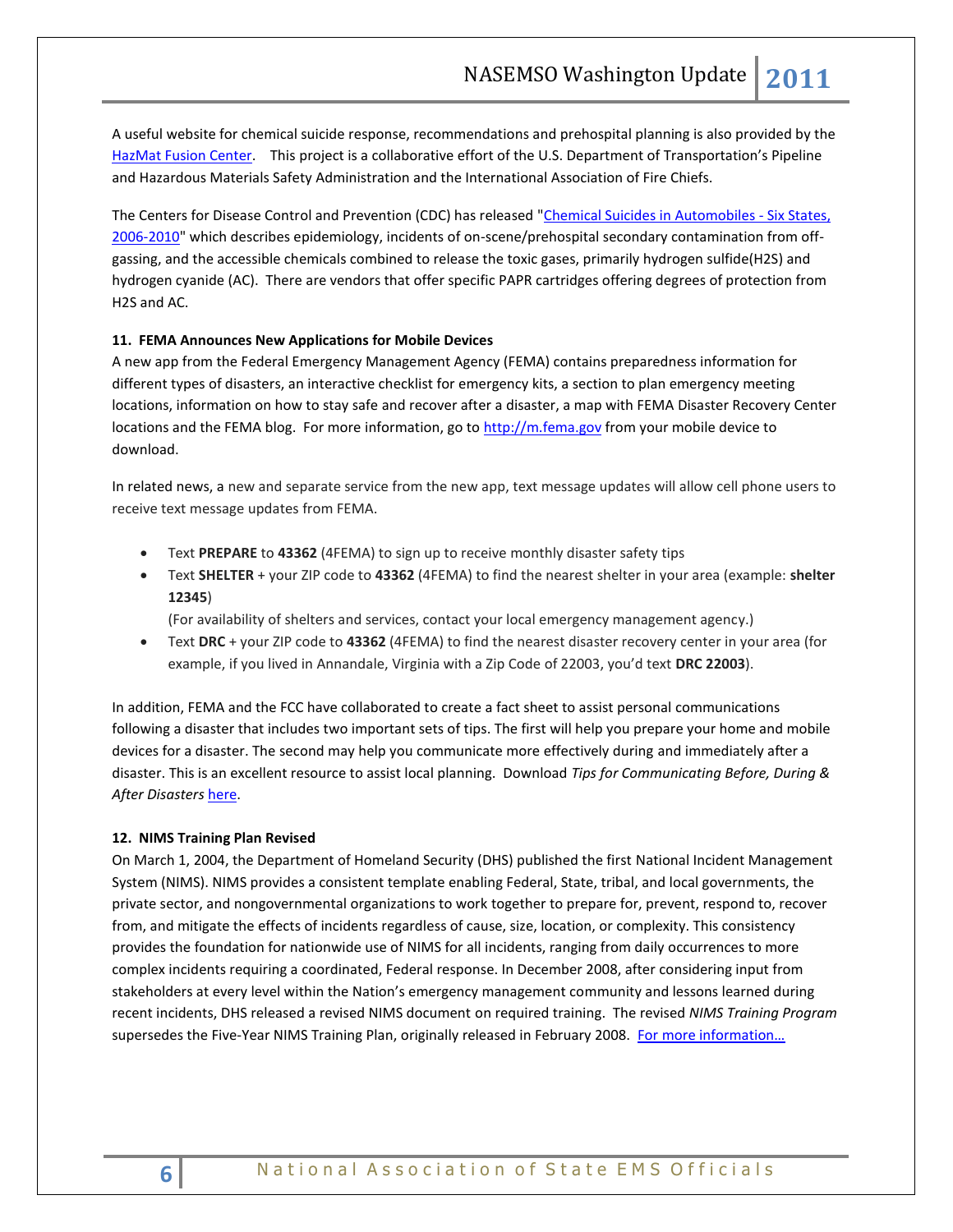#### **13. EAS Test Being Evaluated**

As part of ongoing efforts to keep the country and communities safe during emergencies, the Federal Emergency Management Agency (FEMA), the Federal Communications Commission (FCC) and the National Oceanic and Atmospheric Administration (NOAA) conducted the first nationwide test of the Emergency Alert System (EAS) on November 9. This nationwide test served the purpose for which it was intended – to identify gaps and generate a comprehensive set of data to help strengthen our ability to communicate during real emergencies. Based on preliminary data, media outlets in large portions of the country successfully received the test message, but it wasn't received by some viewers or listeners. Pursuant to the FCC's rules, all EAS Participants must report back to the FCC on the results of this test, including whether, and from whom, they received the alert message and whether they rebroadcast it. FEMA and the FCC will study these results to determine if there are problems with the system and, if so, how best to remedy them. In the meantime, FEMA is also interested in hearing from any stakeholders who want to share feedback about how the test worked and ways agencies can continue to improve it. Interested persons are encouraged to email *ipaws@dhs.gov* with any tips, suggestions or input you may have.

#### **14. NIMS Credentialing Guideline Now Available**

The *NIMS Guideline for the Credentialing of Personnel* (Guideline) is now final and available for use. The Guideline provides guidance on credentialing for Federal, State, Tribal and Local Personnel, as well as for persons affiliated with Critical Infrastructure and Key Resources, voluntary and not-for-profit response organizations. This Guideline was developed with the participation of stakeholders from key sectors of our society, and builds on the doctrine established in NIMS Guide 0002 NATIONAL CREDENTIALING DEFINITION AND CRITERIA dated March 27, 2007. The Guideline addresses the full range of responders who may be called upon and need to establish their legitimacy through proof of Identity, Qualification/Affiliation and Authorization to deploy. The Guideline and the NIMS Guide 0002 can be found at the NIMS Resource Center at the following URLs:

- The Guideline [http://www.fema.gov/emergency/nims/ResourceMngmnt.shtm#item3](http://links.govdelivery.com/track?type=click&enid=bWFpbGluZ2lkPTIwMTEwOTAyLjI3MzMyNTEmbWVzc2FnZWlkPU1EQi1QUkQtQlVMLTIwMTEwOTAyLjI3MzMyNTEmZGF0YWJhc2VpZD0xMDAxJnNlcmlhbD0xMjc3MDIyMTgzJmVtYWlsaWQ9bGVzbGVlc3NAYW9sLmNvbSZ1c2VyaWQ9bGVzbGVlc3NAYW9sLmNvbSZmbD0mZXh0cmE9TXVsdGl2YXJpYXRlSWQ9JiYm&&&100&&&http://www.fema.gov/emergency/nims/ResourceMngmnt.shtm#item3)
- The NIMS Guide 0002 [http://www.fema.gov/pdf/emergency/nims/ng\\_0002.pdf](http://links.govdelivery.com/track?type=click&enid=bWFpbGluZ2lkPTIwMTEwOTAyLjI3MzMyNTEmbWVzc2FnZWlkPU1EQi1QUkQtQlVMLTIwMTEwOTAyLjI3MzMyNTEmZGF0YWJhc2VpZD0xMDAxJnNlcmlhbD0xMjc3MDIyMTgzJmVtYWlsaWQ9bGVzbGVlc3NAYW9sLmNvbSZ1c2VyaWQ9bGVzbGVlc3NAYW9sLmNvbSZmbD0mZXh0cmE9TXVsdGl2YXJpYXRlSWQ9JiYm&&&101&&&http://www.fema.gov/pdf/emergency/nims/ng_0002.pdf)

For more information on NIMS visit[: www.fema.gov/emergency/nims.](http://www.fema.gov/emergency/nims) All questions can be directed to the NIC via e-mail[: FEMA-NIMS@dhs.gov](mailto:FEMA-NIMS@dhs.gov) or via telephone: 202.646.3850.

#### **15. CDC Outlines PHPR National Strategy**

Led by Dr. Ali S. Khan, Assistant Surgeon General and the Office of Public Health Preparedness and Response, preparedness leaders internal and external to CDC have collaboratively developed *The National Strategic Plan for Public Health Preparedness and Response*. The plan is a guide for CDC, the entire public health system, and its stakeholders to secure the health of the nation and attain the plan's collective 2020 vision of "people's health protected – public health secured". [For more information…](http://www.cdc.gov/phpr/publications/A_Natl_Strategic_Plan_for_Preparedness.htm)

#### **16. National Disaster Response Framework Available from FEMA**

The Federal Emergency Management Agency (FEMA) recently released the *National Disaster Response Framework* (NDRF.) The NDRF provides guidance that enables effective recovery support to disaster-impacted States, Tribes and local jurisdictions. It provides a flexible structure that enables disaster recovery managers to operate in a unified and collaborative manner and focuses on how best to restore, redevelop and revitalize the health, social, economic, natural and environmental fabric of the community and build a more resilient Nation. Fundamentally, it aligns with the National Response Framework and is a construct to optimally engage existing Federal resources and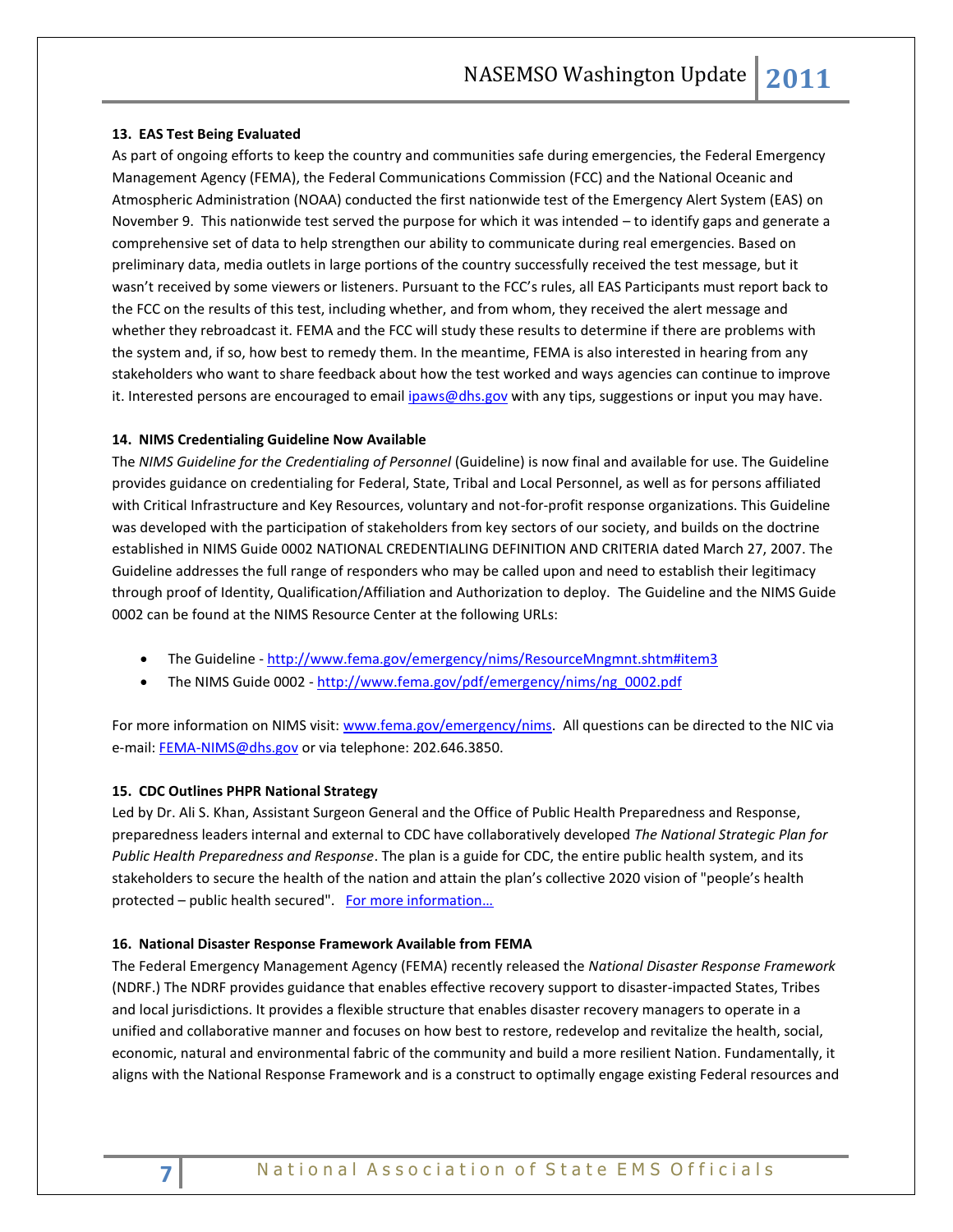authorities, and to incorporate the full capabilities of all sectors in support of community recovery. The NDRF captures resources, capabilities and best practices for recovering from a disaster. [Download the NDRF…](http://www.fema.gov/pdf/recoveryframework/ndrf.pdf)

#### **17. New GAO Report Highlights Government Effort to Share Information**

A breakdown in information sharing was a major factor contributing to the failure to prevent the September 11, 2001, terrorist attacks. Since then, federal, state, and local governments have taken steps to improve sharing. This statement focuses on government efforts to (1) establish the Information Sharing Environment (ISE), a government-wide approach that facilitates the sharing of terrorism-related information; (2) support fusion centers, where states collaborate with federal agencies to improve sharing; (3) provide other support to state and local agencies to enhance sharing; and (4) strengthen use of the terrorist watchlist. The Government Accounting Office (GAO) recently reported their findings to the Senate Committee on Homeland Security and Governmental Affairs, which is now available in a new report *"Progress Made and Challenges Remaining in Sharing Terrorism-Related Information."* View [GAO-12-144T.](http://www.gao.gov/products/GAO-12-144T)

#### **18. CDC Provides Ryan White Notification Protocols for ERE's**

The Ryan White HIV/AIDS Treatment Extension Act of 2009 (Pub. L. 111-87) addresses notification procedures for medical facilities and state public health officers and their designated officers regarding exposure of emergency response employees (EREs) to potentially life-threatening infectious diseases. SEC. 2695A REQUIRES a medical facility to notify the designated officer of the ERE's who transported the patient with an airborne infectious disease "as soon as is practicable, but not later than 48 hours after the determination is made." The Centers for Disease Control and Prevention (CDC) has issued [a final notice](http://www.gpo.gov/fdsys/pkg/PLAW-111publ87/pdf/PLAW-111publ87.pdf) of potentially life-threatening infectious diseases, including emerging infectious diseases, to which EREs may be exposed in responding to emergencies (including a specification of those infectious diseases that are routinely transmitted through airborne or aerosolized means); guidelines describing circumstances in which employees may be exposed to these diseases; and guidelines describing the manner in which medical facilities should make determinations about exposures which will become effective on December 2, 2011. The law also permits the Designated Officer to follow-up with medical facilities when an ERE is concerned about a potential exposure and requires the medical facility to provide written notification about the exposure. The updated list of potentially life-threatening infectious diseases which emergency response employees occupationally may be exposed include all that were in an earlier list under the 1990 Ryan White Act: Diphtheria, Hepatitis B, HIV including AIDS, Tuberculosis, Viral hemorrhagic fevers, Meningococcal disease, Plague, pneumonic, and Rabies. New additions include: Anthrax, cutaneous, Novel influenza A and other influenza strains with pandemic severity index greater than or equal to 3, Hepatitis C, Measles, Mumps, Pertussis, Rubella, Severe acute respiratory syndrome (SARS-CoV), Smallpox, Vaccinia, Varicella disease, and Select agents. See als[o http://www.cdc.gov/niosh/topics/ryanwhite/](http://www.cdc.gov/niosh/topics/ryanwhite/) for more information regarding Notification Procedures.

#### **19. TRB to Host Emergency Medical Services Systems, Safety Strategies and Solutions Summit**

The National Academies Transportation Research Board (TRB) is sponsoring the Emergency Medical Services (EMS) Systems, Safety Strategies, and Solutions Summit on February 29, 2012, in Washington, D.C. This will be a one-day workshop reviewing the state of the art in transportation safety in EMS operations. Ongoing research and research needs statements in this area will be reviewed and discussed. This summit is not designed to address issues such as patient care. Contact Rick Pain at [RPain@nas.edu](mailto:RPain@nas.edu) for details.

#### **20. CDC Reminds Health Care Workers to be Vaccinated Against Influenza**

Everyone 6 months and older should get a flu vaccine each year. This recommendation has been in place since February 24, 2010 when [CDC's Advisory Committee on Immunization Practices \(ACIP\)](http://www.cdc.gov/media/pressrel/2010/r100224.htm) voted for "universal" flu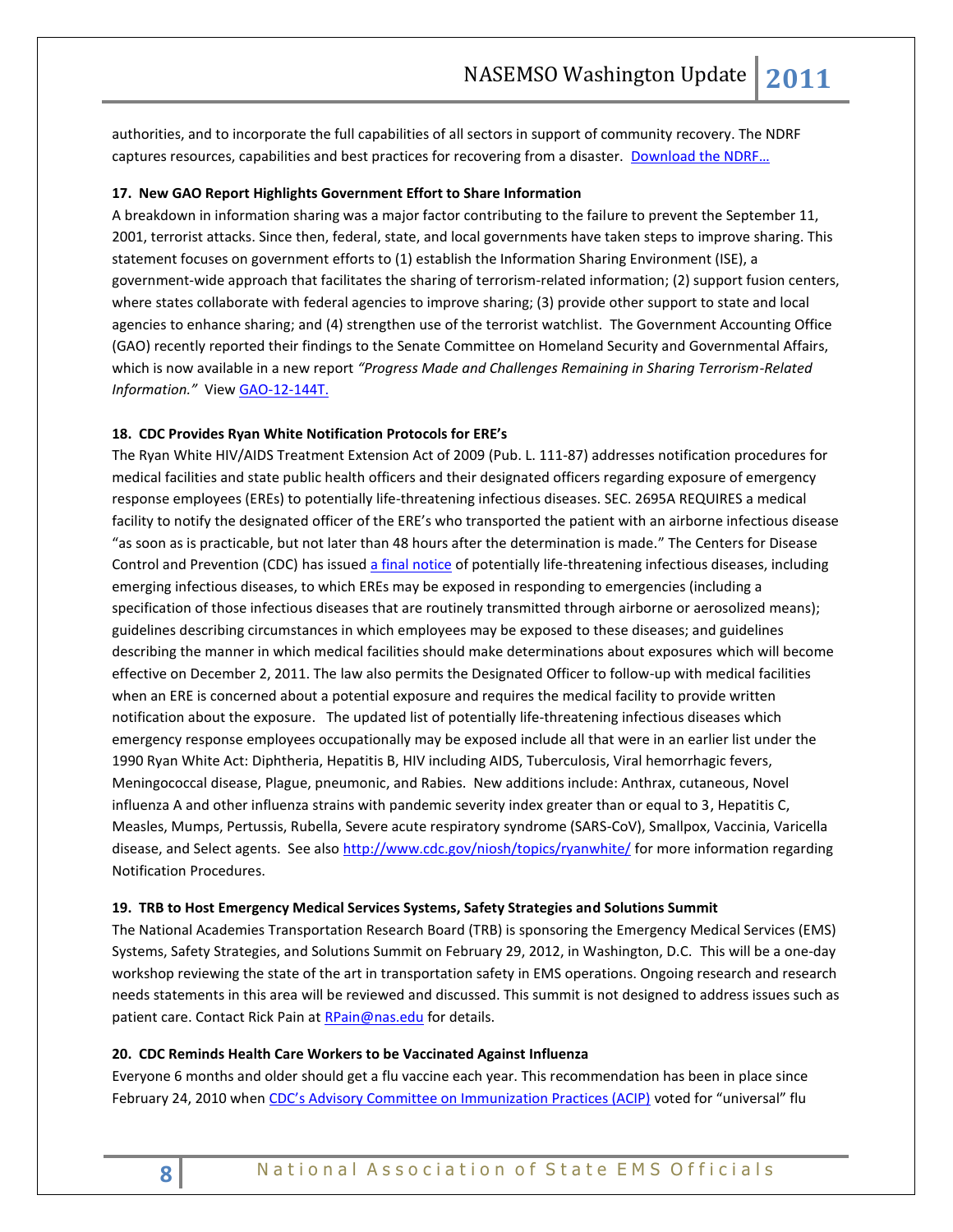vaccination in the U.S. to expand protection against the flu to more people. While everyone should get a flu vaccine each flu season, it's especially important that certain people get vaccinated either because they are at high risk of having serious flu-related complications or because they live with or care for people at high risk for developing flu-related complications. The viruses in this season's vaccine are the same viruses that were selected for the 2010-2011 influenza vaccine for the United States. While specific data on the duration of immunity from the 2010-2011 influenza vaccine is not available, CDC experts believe that immunity from vaccination (or infection) last season will have decreased by now in most people. It is not possible to say whether this reduced immunity would still be sufficient to prevent infection in 2011-2012 and therefore **it is recommended that everyone 6 months of age and older get vaccinated this season, regardless of whether they were vaccinated last season.**

In related news, links to final CDC vaccination recommendations (published in MMWR) from Advisory Committee on Immunization Practices (ACIP) is available [here.](http://www.cdc.gov/vaccines/pubs/ACIP-list-by-date.htm)

#### **21. Reducing Noise Hazards for Call and Dispatch Center Operators**

NIOSH provides recommendations for prevention to workers at call and dispatch centers who may suffer health risks associated with high noise levels from their headsets, including sudden spikes in noise and stress. [\(http://www.cdc.gov/niosh/docs/wp-solutions/2011-210/\)](http://www.cdc.gov/niosh/docs/wp-solutions/2011-210/)

#### **22. Is YOUR respirator NIOSH-approved?**

Buying a respirator can be confusing, especially because some facepieces are marketed and advertised as NIOSHapproved when, for a variety of reasons, they have not actually been certified. NIOSH recently launched a new campaign, Know It's NIOSH, to make it easier to verify NIOSH-certified respirators. Go t[o http://knowits.niosh.gov](http://links.govdelivery.com/track?type=click&enid=bWFpbGluZ2lkPTE0NzI4MjkmbWVzc2FnZWlkPVBSRC1CVUwtMTQ3MjgyOSZkYXRhYmFzZWlkPTEwMDEmc2VyaWFsPTEyNzY2NzkyNDYmZW1haWxpZD1rcm9iaW5zb25AYXNtaWkubmV0JnVzZXJpZD1rcm9iaW5zb25AYXNtaWkubmV0JmZsPSZleHRyYT1NdWx0aXZhcmlhdGVJZD0mJiY=&&&102&&&http://knowits.niosh.gov?source=govdelivery) and it will redirect you to the NIOSH respirator source Web page that enables you to verify whether or not the product you have is, in reality, NIOSH-approved in addition to providing other useful respirator information.

#### **23. NIOSH Provides Several Resources to Support a Healthy Workforce**

The protection, preservation, and improvement of the health and well-being of all people who work are goals shared by workers, their families, and employers. Today, more than ever, there is increasing evidence that the work environment and the overall health, safety and well-being of the workers within it are strongly connected. Diminished health and injury, whether caused by work or resulting from non-work activities, reduces quality of life, opportunity, and income for workers and those dependent upon them. Conversely, workplaces with low risk of injury and enhanced opportunities for the total health of workers can lead to a vibrant, engaged and highly performing workforce. The National Institute for Occupational Safety and Health (NIOSH) believes that the safest and healthiest worker only evolves in an atmosphere where management is fully engaged in the wellbeing of its staff, where the environment is hazard-free and supportive, and where workplace policies and interventions encourage healthier choices--simply put, where the total health of the worker, in the broadest possible sense, is optimized. Total Worker Health™ is a strategy integrating occupational safety and health protection with health promotion to prevent worker injury and illness and to advance health and well-being. For more information...

#### **24. Field EMS Bill Introduced in Congress Calls for Lead Federal Agency for EMS**

The bipartisan Field EMS Quality, Innovation and Cost-Effectiveness Improvements Act of 2011 (H.R.3144.IH) has been introduced in Congress by Reps. Tim Walz (MN) and Sue Myrick (NC). The bill specifically outlines that EMS should fall under HHS with a director appointed by the Secretary; establishes a grant program; calls for enhanced research initiatives; and says national guidelines should be established for physicians who direct or oversee prehospital providers. [View the Bill…](http://thomas.loc.gov/cgi-bin/query/z?c112:H.R.3144:)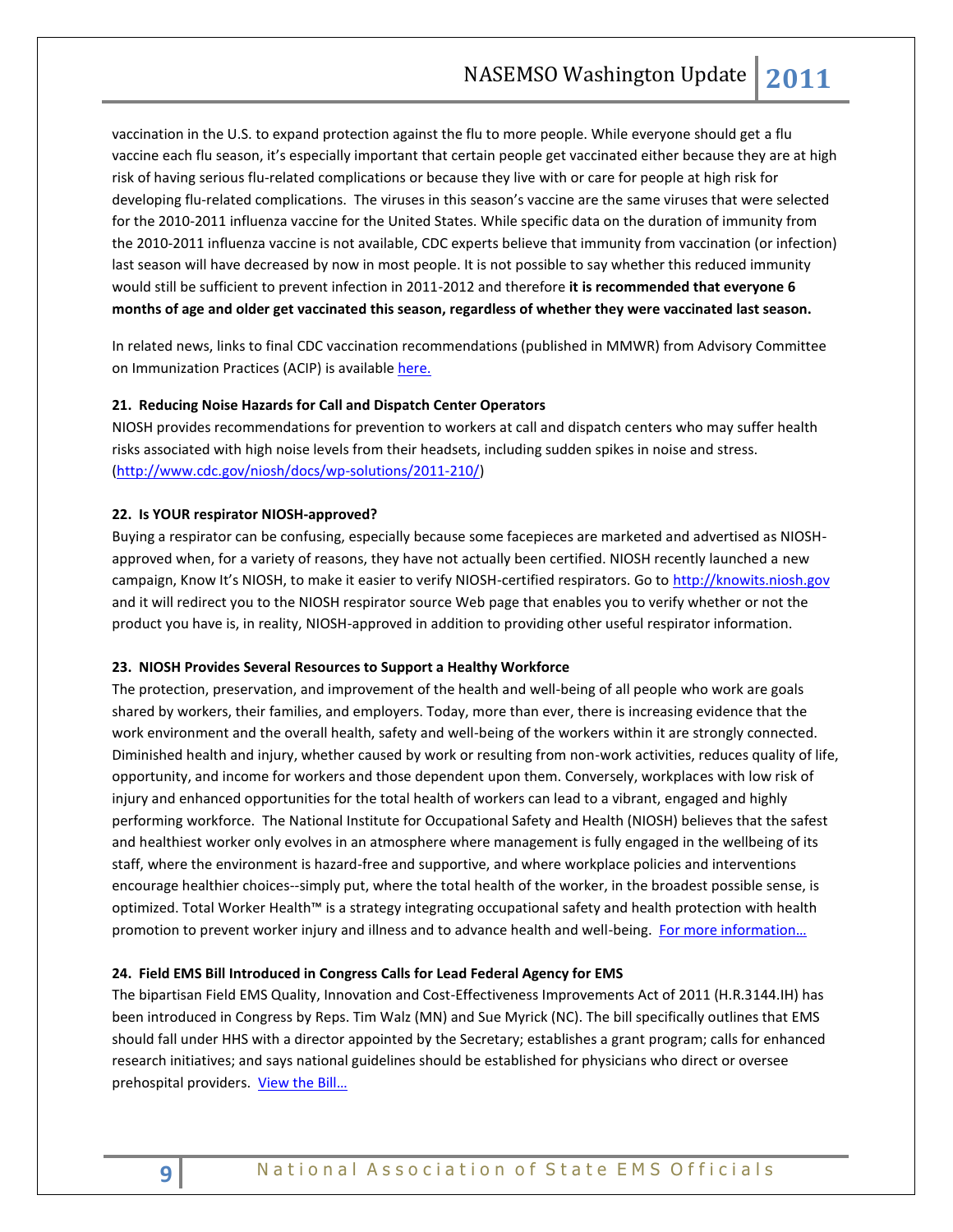#### **25. HHS to Host EMS Stakeholders Meeting**

The Emergency Care Coordination Center and the Division of Health Systems and Health Care Policy, at the Office of the Assistant Secretary for Preparedness and Response at the U.S. Department of Health and Human Services (HHS) is planning to host an EMS Stakeholder meeting. During the meeting, HHS hopes to explore how the Department of Health and Human Services can best support local emergency medical services and its role in the Emergency Care Enterprise. The meeting will be held on November 14th, 2011. NASEMSO President Randy Kuykendall and Executive Director Dia Gainor will represent the Association at the forum.

#### **26. NG9-1-1 "What's Next?" Forum Report Now Available**

The Transportation Safety Advancement Group (TSAG), a multidisciplinary forum promoting technology for public safety and providing guidance to the U.S. Department of Transportation Intelligent Transportation Systems Joint Program Office, recently announced the release of the *NG9-1-1 What's Next Forum Report*, a series of white papers created by stakeholders in four emergency response disciplines—law enforcement, fire-rescue, emergency medical services and transportation—addressing the future of the Next Generation 9-1-1 system. The NG9-1-1 What's Next project begins the discussion about how NG9-1-1 can help emergency response groups achieve their mission and addresses the cultural, organizational and operational environments in which the new system will be implemented. To download and read the report, visit [www.tsag-its.org.](http://www.tsag-its.org/) 

#### **27. New GAO Report Highlights State Highway Funding**

Federal funding for highways is provided to the states mostly through a series of grant programs known as the Federal-Aid Highway Program, administered by the Department of Transportation's (DOT) Federal Highway Administration (FHWA). In 2005, the Safe, Accountable, Flexible, Efficient Transportation Equity Act: A Legacy for Users (SAFETEA-LU) authorized \$197.5 billion for the Federal-Aid Highway Program for fiscal years 2005 through 2009. GAO was asked to examine for the SAFETEA-LU period (1) how contributions to the Highway Trust Fund compared with the funding states received, (2) what provisions were used to address rate-of-return issues across states, and (3) what additional factors affect the relationship between contributions to the Highway Trust Fund and the funding states receive. Read *[Highway Trust Fund: All States Received More Funding Than They Contributed](http://www.gao.gov/products/GAO-11-918)  [in Highway Taxes from 2005 to 2009.](http://www.gao.gov/products/GAO-11-918)*

#### **28. Participants Sought for NIH Study on Prehospital EMS Care**

Oregon Health & Science University (OHSU), in partnership with the National Association of EMS Physicians (NAEMSP), the National Association of State EMS Officials (NASEMSO), the EMSC National Resource Center, EMS Medical Directors Consortium (Eagles), and the American Academy of Pediatrics (AAP) Subcommittee on EMS, is beginning an NIH-funded research study of the safety and quality of pre-hospital EMS care for children. We are looking for expert opinions from:

- EMTs
- Physicians
- Medical Directors
- Program Managers & Directors

By participating in this study, you will help identify key issues involved in such care and your input may lead to changes in national guidelines and standards of care in children's EMS. Your experience in EMS gives you unique expertise and perspective on this issue, and we hope you will consider participating. To participate in this study, please email us: [STORC@ohsu.edu.](mailto:STORC@ohsu.edu)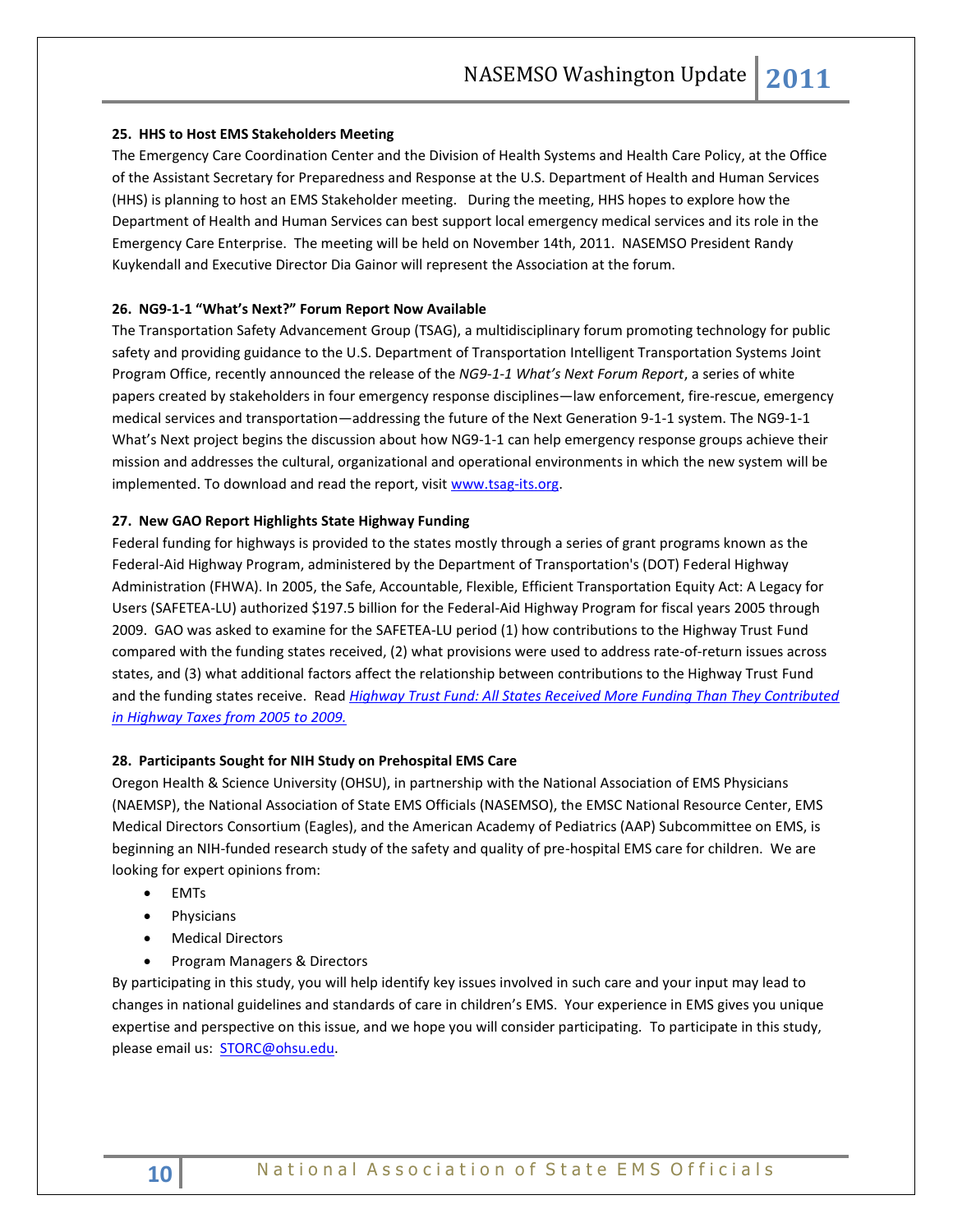#### **29. NIH Releases Clinician's Guide for Screening Underage Drinkers**

Based on just two questions from a newly released guide, health care professionals could spot children and teenagers at risk for alcohol-related problems. *Alcohol Screening and Brief Intervention for Youth: A Practitioner's Guide*, is now available from the National Institute on Alcohol Abuse and Alcoholism (NIAAA), part of the National Institutes of Health. Developed in collaboration with the American Academy of Pediatrics, clinical researchers, and health practitioners, the guide introduces a two-question screening tool and an innovative youth alcohol risk estimator to help clinicians overcome time constraints and other common barriers to youth alcohol screening. In addition to the new two-question screen, the guide presents the first youth alcohol risk estimator chart, which combines information about a patient's age and drinking frequency to give a clinician a broad indication of the patient's chances for having alcohol-related problems. Coupled with what a clinician already knows about a patient, the risk estimator can help determine the depth and content of the clinician's response. The guide outlines different levels of intervention, with tips for topics to cover. It also presents an overview of brief motivational interviewing, an interactive, youth-friendly intervention that is considered to have the best potential effectiveness for the adolescent population. *Alcohol Screening and Brief Intervention for Youth: A Practitioner's Guide*, and its accompanying pocket-sized version, can be downloaded or ordered from the NIAAA website at [www.niaaa.nih.gov.](http://www.niaaa.nih.gov/) It can also be ordered from NIAAA by calling 301-443-3860.

#### **30. NEISS-AIP Analysis Highlights Nonfatal Traumatic Brain Injuries**

Traumatic brain injuries (TBIs) from participation in sports and recreation activities have received increased public awareness, with many states and the federal government considering or implementing laws directing the response to suspected brain injury. Whereas public health programs promote the many benefits of sports and recreation activities, those benefits are tempered by the risk for injury. During 2001--2005, an estimated 207,830 emergency department (ED) visits for concussions and other TBIs related to sports and recreation activities were reported annually, with 65% of TBIs occurring among children aged 5--18 years. The Centers for Disease Control and Prevention (CDC) recently published an analysis of the National Electronic Injury Surveillance System--All Injury Program (NEISS-AIP) for the period 2001--2009. This report summarizes the results of that analysis, which indicated that an estimated 173,285 persons aged ≤19 years were treated in EDs annually for nonfatal TBIs related to sports and recreation activities. Read Nonfatal Traumatic Brain Injuries Related to Sports and Recreation Activities Amo[ng Persons Aged ≤19 Years](http://www.cdc.gov/mmwr/preview/mmwrhtml/mm6039a1.htm?s_cid=mm6039a1_e&source=govdelivery) --- United States, 2001—2009.

#### **31. ECCC Names New Director**

Graydon "Gregg" Lord, MS, NREMT-P, has been named to the position of Director, Emergency Care Coordination Center within the Division of Mass Care, OPEO at the US Department of Health and Human Services. Gregg most recently served as a Senior Research Scientist at the Homeland Security Policy Institute of The George Washington University where he oversaw projects on emergency preparedness, response, and recovery. Concurrent to his GW position Gregg served as President George W. Bush's appointee to the National Commission on Children and Disasters which completed its work in April of 2011. His career in emergency medicine, public safety, and emergency management has encompassed varying roles in rural and urban jurisdictions. He became a paramedic in the early 1980s, subsequently achieving promotion to EMS Operations Chief of the second largest EMS system in New England at Worcester Emergency Medical Services from which he retired in 2001. During his tenure in Worcester he was an active member of NDMS-DMAT MA-2. Gregg lectures frequently both domestically and internationally on emergency medical operations, leadership, and preparedness policy. Prior to his role at George Washington University, Gregg served as Division Chief of Emergency Medical Services for Cherokee County Fire Department in Cherokee County, GA. Congratulations, Gregg!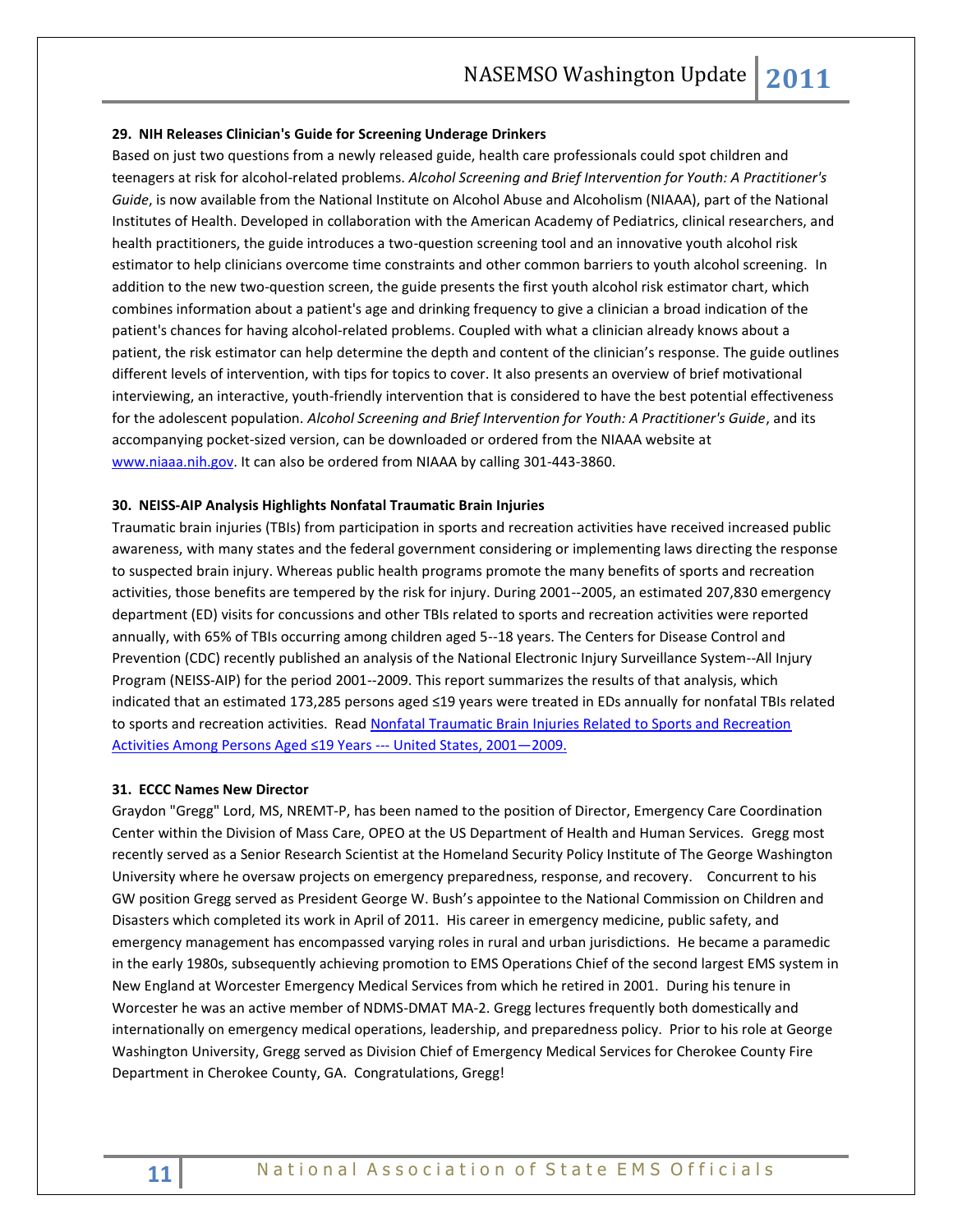#### **32. HHS Announces Text4Health Task Force Recommendations and Global Partnership**

The U.S. Department of Health and Human Services (HHS) has announced new recommendations to support health text messaging and mobile health (mHealth) programs. The department has been actively exploring means to capitalize on the rapid proliferation of mobile phone technology and platforms, such as text messaging, to develop programs and/or partnerships with the overall aim of improving public health outcomes. The potential to provide citizens with an expansive level of access to health resources can help HHS achieve its goal of a healthier nation and help individuals and families get critical information that can improve and safe lives. A range of mobile applications available through HHS-affiliated agencies are listed [here.](http://www.hrsa.gov/healthit/mhealthfedpro.html)

#### **33. NTSB to Hold Forum on Public Aircraft Operations**

The National Transportation Safety Board will hold a two-day forum on safety issues related to the oversight of public aircraft operations on November 30 and December 1, 2011, in Washington, D.C. The event, entitled "Public Aircraft Oversight Forum: Ensuring Safety for Critical Missions," will be chaired by NTSB Chairman Deborah A.P. Hersman and all five Board members will participate. Public aircraft are operated by a federal, state, or local government for the purpose of fulfilling governmental functions such as national defense, intelligence missions, firefighting, search and rescue, law enforcement, aeronautical research, or biological or resource management. Government organizations conducting public aircraft operations supervise their own flight and maintenance operations without oversight from the Federal Aviation Administration (FAA). The forum will be held in the NTSB Board Room and Conference Center, located at 429 L'Enfant Plaza, S.W., Washington, D.C. The public can view the forum in person or by webcast at [www.ntsb.gov.](http://www.ntsb.gov/)

#### **34. FDA Seeks Comment on Drug and Medical Product Shortages**

The Food and Drug Administration (FDA) is opening a comment period for the notice of public workshop published in the Federal Register of July 28, 2011 (76 FR 45268). In that notice, FDA announced a public workshop regarding the approach of the Center for Drug Evaluation and Research to addressing drug shortages. FDA is opening a comment period in light of public interest in this topic and in order to gain additional insight about the causes and impact of drug shortages, and possible strategies for preventing or mitigating drug shortages. The FDA is also announcing the availability of a medical product shortage report entitled ``*A Review of FDA's Approach to Medical Product Shortages*.'' The Agency is making the report available by placing it in the docket opened for a previous public workshop on drug shortages. The report discusses the Agency's approach to product shortages, particularly those products regulated by the FDA Center for Drug Evaluation and Research (CDER). FDA requests comments, until December 23, 2011, on the report and its recommendations, including whether there are additional suggestions for recommendations and how the FDA should prioritize work on these recommendations. **Docket ID:** FDA-2011-N-0690.

#### **35. FIT Reports Results of Wind Effects on Emergency Vehicles**

The Florida Institute of Technology (FIT) report, *Wind Effects on Emergency Vehicles*, presents the results of a study to define the wind speed limits and conditions beyond which fire and rescue vehicles should not be operated during a hurricane. For that purpose, reduced scale models of a typical fire truck, ambulance, and sports utility vehicle (SUV) were tested in a wind tunnel. For the fire truck the wind tunnel tests are compared with full-scale measurements on a real truck and to computer simulations using the Fluent software. The report presents and compares the results of the different tests: experimental, field, and numerical. The resulting wind pressure distributions on the vehicles are used to obtain drag, lift, and side forces, in addition to overturning, yawing, and pitching moments. Based on the results of the tests and the analyses, safe wind speeds are found for the operation of these fire and rescue vehicles. [For more information](http://research.fit.edu/whirl/projects/wind_effects.php)…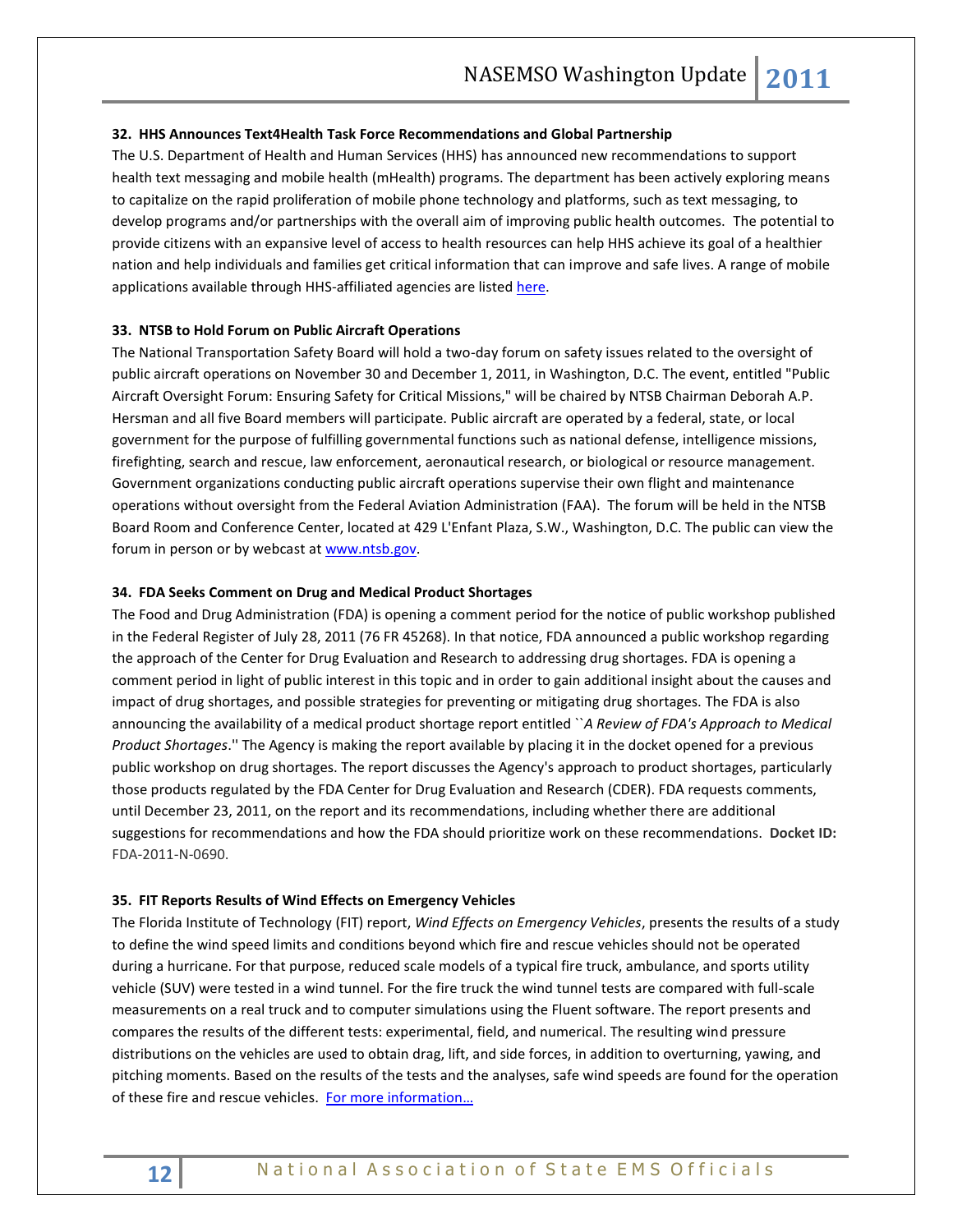#### **36. AMA Advocacy Paper on Emergency Medical Professionals**

The American Medical Association (AMA) recently circulated an advocacy paper titled "*State legislative survey: Emergency Medical Professionals*" to provide medical societies an overview of issues that may arise during state legislative sessions. Although the document appears to be available on the AMA's web site "members only" section, several EMS web sites have acquired and posted the document (which also appears to be copyrighted) and its availability announced via various EMS list serves. Several NASEMSO members polled have identified that their state EMS offices were not contacted in the collection of this data and that the document contains some discrepancies with state policy and/or regulations. NASEMSO appreciates all efforts to support the EMS professions but encourages users of the "EMT 50 state survey" to verify information with state EMS officials prior to using it to educate legislators.

#### **37. New IOM Report Urges Increased Oversight of Health Information Technology**

To protect Americans from potential medical errors associated with the use of information technology in patient care, a new [report](http://books.nap.edu/catalog.php?record_id=13269) by the Institute of Medicine, *Health IT and Patient Safety: Building Safer Systems for Better Care*, calls for greater oversight by the public and private sectors. The report examines a broad range of health information technologies, including electronic health records, secure patient portals, and health information exchanges, but not software for medical devices. [For more information…](http://www.iom.edu/Activities/Quality/PatientSafetyHIT.aspx)

#### **38. Circuit Judge Rules in Favor of Health Care Reform Law**

The U.S. Circuit Court of Appeals for the District of Columbia has ruled that the Accountable Care Act is constitutional. Three federal appellate courts — in Washington, D.C., in Richmond, Va., and in Cincinnati — have rejected substantive challenges to the health-care law. The split opinion marks the second time this year that a federal appellate court controlled by Republican appointees has backed the law and its insurance mandate. Only the Atlanta-based 11th Circuit backed such a challenge, brought by 26 Republican governors and attorneys general. Many experts speculate that the debate will end up in the U.S. Supreme Court.

#### **39. New IOM Report Evaluates Questions About Vaccine Safety**

The *Adverse Effects of Vaccines: Evidence and Causality* reviews the epidemiological, clinical, and biological evidence regarding adverse health effects associated with specific vaccines covered by the Vaccine Injury Compensation Program including varicella zoster vaccine, influenza vaccines, hepatitis B vaccine, and the human papillomavirus vaccine, among others. For each possible adverse event, the report reviews prior studies, summarizes their findings, and evaluates the epidemiological evidence. It finds that while no vaccine is 100% safe, very few adverse events are shown to be caused by vaccines. In addition, the evidence shows that vaccines do not cause several conditions of recent concern. For example, the MMR vaccine is not associated with autism or childhood diabetes. The DTaP vaccine is also not associated with diabetes and the influenza vaccine given as a shot does not exacerbate asthma. The Adverse Effects of Vaccines will be of special interest to the National Vaccine Program Office, the Centers for Disease Control and Prevention, vaccine safety researchers and manufacturers, parents, caregivers, and health professionals in the private and public sectors. *Read Adverse Effects of Vaccines: Evidence and Causality* on line for free at [http://www.nap.edu/catalog.php?record\\_id=13164#description.](http://www.nap.edu/catalog.php?record_id=13164#description)

#### **40. Brain Attack Coalition Identifies New Guidelines for Primary Stroke Centers**

Each year in the United States, approximately 795 000 people will have a new or recurrent stroke. It is the fourth leading cause of death in the United States and a major cause of adult disability. Since the initial publication of the Primary Stroke Center (PSC) recommendations in 2000, there have been substantive modifications and changes in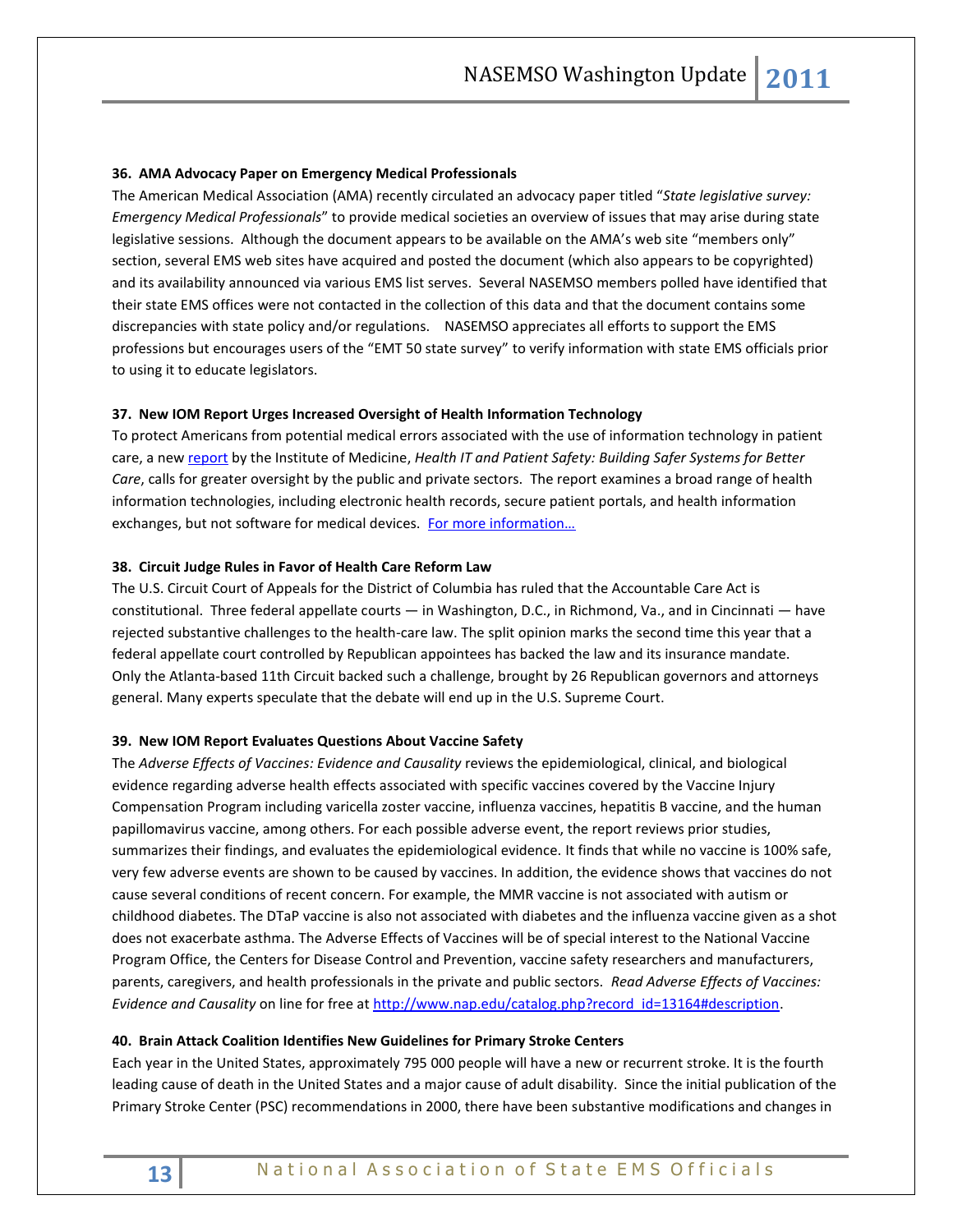how patients with stroke are diagnosed and treated. These relate to the efficacy and importance of stroke teams, Stroke Units, the use of intravenous tissue plasminogen activator (tPA), and imaging advances, among others. The Brain Attack Coalition (of which NASEMSO is a member) has recently released the following materials:

- Press Release: [Updated Recommendations for Primary Stroke Centers](http://www.stroke-site.org/coalition/center_release_082011.html)
- Fact Sheet: [Summarized Recommendations for Primary Stroke Centers](http://www.stroke-site.org/coalition/center_factsheet_082011.html)
- ["Revised and Updated Recommendations for the Establishment of Primary Stroke Centers"](http://stroke.ahajournals.org/content/early/2011/08/25/STROKEAHA.111.615336.full.pdf+html) *Stroke,*  [September 2011](http://stroke.ahajournals.org/content/early/2011/08/25/STROKEAHA.111.615336.full.pdf+html)

#### **41. EMS Community Encouraged to Support CO Education**

Carbon monoxide (CO) is an odorless, colorless gas that kills without warning. It claims the lives of hundreds of people every year and makes thousands more ill. Many household items including gas- and oil-burning furnaces, portable generators, and charcoal grills produce this poison gas. The Centers for Disease Control and Prevention's National Public Health Information Coalition has released a Carbon Monoxide Poisoning Prevention Toolkit that contains bill inserts, campaign flyers, graphics, and PSA's alerting the public to this dangerous home hazard. [Download the toolkit…](http://www.nphic.org/news/newsletters/cat_view/66-emergency-communications/101-carbon-monoxide/510-cdc-carbon-monoxide-poisoning-prevention-toolkit)

#### **42. From the AMA: New Medical Students Working as EMTs**

Hofstra North Shore-LIJ School of Medicine in Hempstead, N.Y., is incorporating emergency medical technician training into the medical school curriculum, with medical students working in ambulances during their first two years, according to a report in [Time Healthland.](http://healthland.time.com/2011/07/22/trial-by-fire-training-medical-school-grads-as-emts/) Hofstra's inaugural class of 40 students will be part of the emergency team and receive hands-on experience, rather than passively shadowing physicians. This unconventional approach seeks to train students in teamwork, people skills, and quick thinking in emergencies traits difficult to teach in a classroom setting. AMA [policy](https://ssl3.ama-assn.org/apps/ecomm/PolicyFinderForm.pl?site=www.ama-assn.org&uri=%2fresources%2fdoc%2fPolicyFinder%2fpolicyfiles%2fHnE%2fH-295.975.HTM) supports teamwork in health care and interdisciplinary education and practice: "In spite of the high degree of specialization in health care, faculty of programs of education for the health professions must prepare students to provide integrated patient care; programs of education should promote an interdisciplinary experience for their students."



# **Celebrate the Power of Rural!! November 17, 2011**

**<http://celebratepowerofrural.org/>**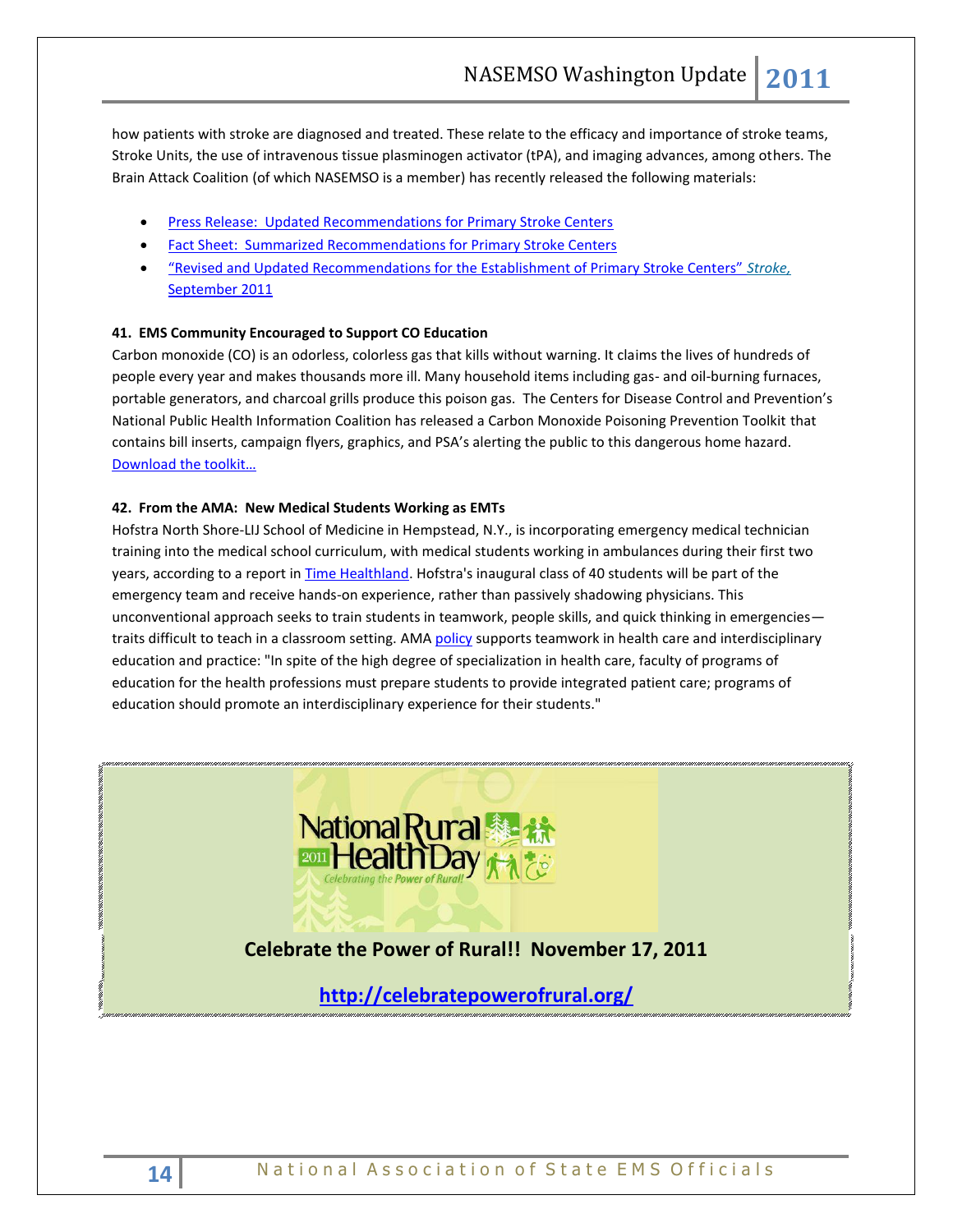#### **UPCOMING EVENTS**

#### **\*\*\*STATEWIDE EMS CONFERENCES\*\*\***

32<sup>nd</sup> Annual Virginia EMS Symposium. November 9-13, 2011. Norfolk Waterside Marriott, Norfolk, VA. For more info[rmation…](http://www.vdh.virginia.gov/oems)

Texas EMS Conference. November 20-23, 2011. Austin Convention Center, Austin, Texas. [www.texasemsconference.com.](http://www.texasemsconference.com/)

\*New Jersey Statewide Conference on EMS. November 1 -4 2012 Sheraton, Atlantic City, NJ. For more information, please visit www.NJEMSConference.com

#### **\*\*\*National Conferences and Special Meetings\*\*\***

EMEX 2011. November 12-17, 2011. Rio All-Suites Hotel, Las Vegas, NV. International Association of Emergency Managers. For more information...

CoAEMSP Accreditation Workshop. November 14-15, 2011. Omni Hotel at CNN Center, Atlanta, GA. [For more](http://www.coaemsp.org/)  [information…](http://www.coaemsp.org/)

\*NAEMSP Annual Meeting. January 12-14, 2012. JW Starr Pass Resort, Tucson, AZ. [For more information](http://www.naemsp.org/meetings.html)...

\*AAEM 18th Annual Scientific Assembly. February 8-10, 2012 Hotel del Coronado. San Diego, California. [For more](http://www.aaem.org/education/scientificassembly/)  [information](http://www.aaem.org/education/scientificassembly/)…

\* Emergency Nurses Association Leadership Conference. February 22-26, 2012. New Orleans Convention Center. New Orleans, LA. [For more information](http://www.ena.org/coursesandeducation/conferences/Pages/Default.aspx)…

\*EMS Today. JEMS Conference and Exposition. February 28-March 3, 2012. Baltimore Convention Center, Baltimore MD. [For more information](http://www.emstoday.com/)…

\*Emergency Medical Services Systems, Safety Strategies and Solutions Summit. February 29, 2012, Institute of Medicine's Keck Center, Washington, D.C.

\* Fire Rescue Med. May 5-8, 2012. The Orleans, Las Vegas, NV. [For more information](http://www.iafc.org/frm)…

\*NASEMSO Mid-Year Meeting. May 6-8, 2012, Bethesda, MD. [For more information](http://www.nasemso.org/)...

\*EMSC Grantee Meeting. May 8-11, 2012, at the Hyatt Regency Bethesda in Bethesda, MD. For more [information](http://www.childrensnational.org/EMSC/Events/Annual_Grantee.aspx)…

\*ACEP's Leadership & Advocacy Conference. May 20-23, 2012 Omni Shoreham - Washington, DC. [For more](http://www.acep.org/)  [information](http://www.acep.org/)…

\*Pinnacle 2012. July 16-20, 2012. Cheyenne Mountain Hotel, Colorado Springs, CO. [For more information](http://www.pinnacle-ems.com/)…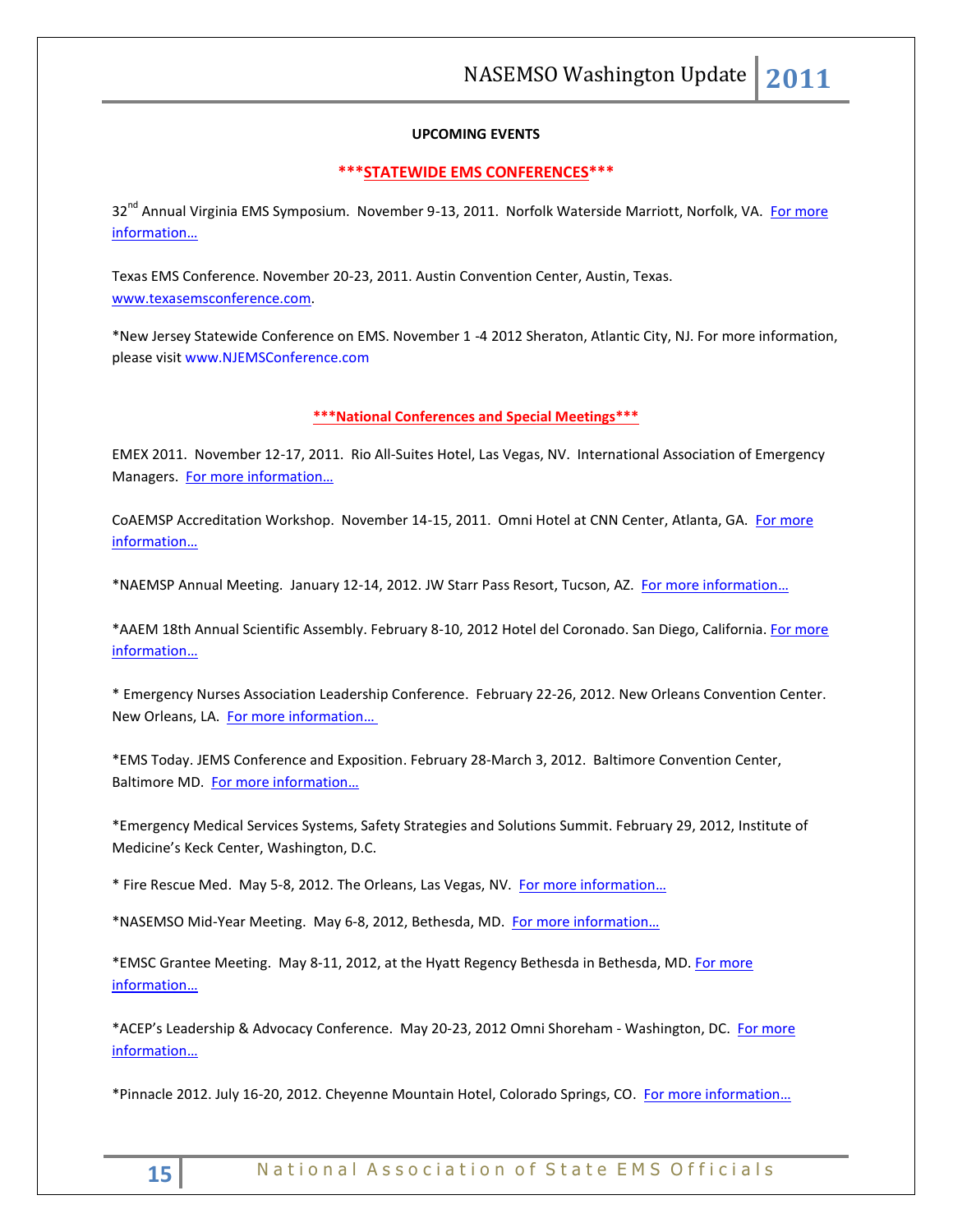\*NAEMSE Annual Symposium and Trade Show. August 6-11, 2012. Coronado Springs Resort, Orlando, FL. [For](http://www.naemse.org/symposium)  [more information](http://www.naemse.org/symposium)…

\* ENA Annual Meeting. September 11-15, 2012. San Diego Convention Center, San Diego, CA. [For more](http://www.ena.org/coursesandeducation/conferences/Pages/Default.aspx)  [information](http://www.ena.org/coursesandeducation/conferences/Pages/Default.aspx)…

\*Emergency Cardiovascular Care Update. September 11-15, 2012. Rosen Shingle Creek, Orlando, FL. [For more](http://www.eccu2012.com/)  [information](http://www.eccu2012.com/)…

\*NASEMSO Annual Meeting. September 24-28, 2012, The Grove Hotel, Boise, ID. [For more information](http://www.nasemso.org/)…

\*ACEP Scientific Assembly. October 8-11, 2012. Denver, CO. [For more information](http://www.acep.org/)...

\*Air Medical Transport Conference. October 22-24, 2012. Seattle, WA. [For more information](http://www.aams.org/)…

\*EMSWorld Expo. October 29-November 2, 2012. New Orleans, LA. [For more information…](http://emsworldexpo.com/)

\*1<sup>st</sup> Annual World Trauma Symposium. November 1, 2012. New Orleans, LA. For more information...

See more EMS Events on NASEMSO's web site at <http://www.nasemso.org/Resources/Calendar/index.asp>

#### **NASEMSO Staff Contacts**

Elizabeth B. Armstrong, CAE, MAM / Executive VP (703) 538-1799 ext. 8 - [armstrong@nasemso.org](mailto:armstrong@nasemso.org)

Dia Gainor/Executive Director (703) 538-1799 ext. 7 Email: [Dia@nasemso.org](mailto:Dia@nasemso.org)

Sharon Kelly / Executive Assistant (703) 538-1799 ext. 2 - [kelly@nasemso.org](mailto:kelly@nasemso.org)

Kathy Robinson / Program Manager (703) 538-1799 ext. 4 – [robinson@nasemso.org](mailto:robinson@nasemso.org)

Kevin McGinnis/Program Manager (571) 749-7217 - Email: [mcginnis@nasemso.org](mailto:mcginnis@nasemso.org)

Leslee Stein-Spencer/Program Manager Email: [Stein-Spencer@nasemso.org](mailto:Stein-Spencer@nasemso.org)

Mary Hedges/Program Manager Email: [Hedges@nasemso.org](mailto:Hedges@nasemso.org)

Karen Thompson / Web Site Content Manager (828) 693-5045 - Email: [thompson@nasemso.org](mailto:thompson@nasemso.org)

National Association of State EMS Officials 201 Park Washington Court Falls Church VA 22046 Phone: (703) 538-1799 Fax: (703) 241-5603 Website: [www.nasemso.org](http://www.nasemso.org/)

**The material contained in this newsletter is for informational purposes only. NASEMSO does not support, endorse, or recommend any position, product, or service unless explicitly stated.**